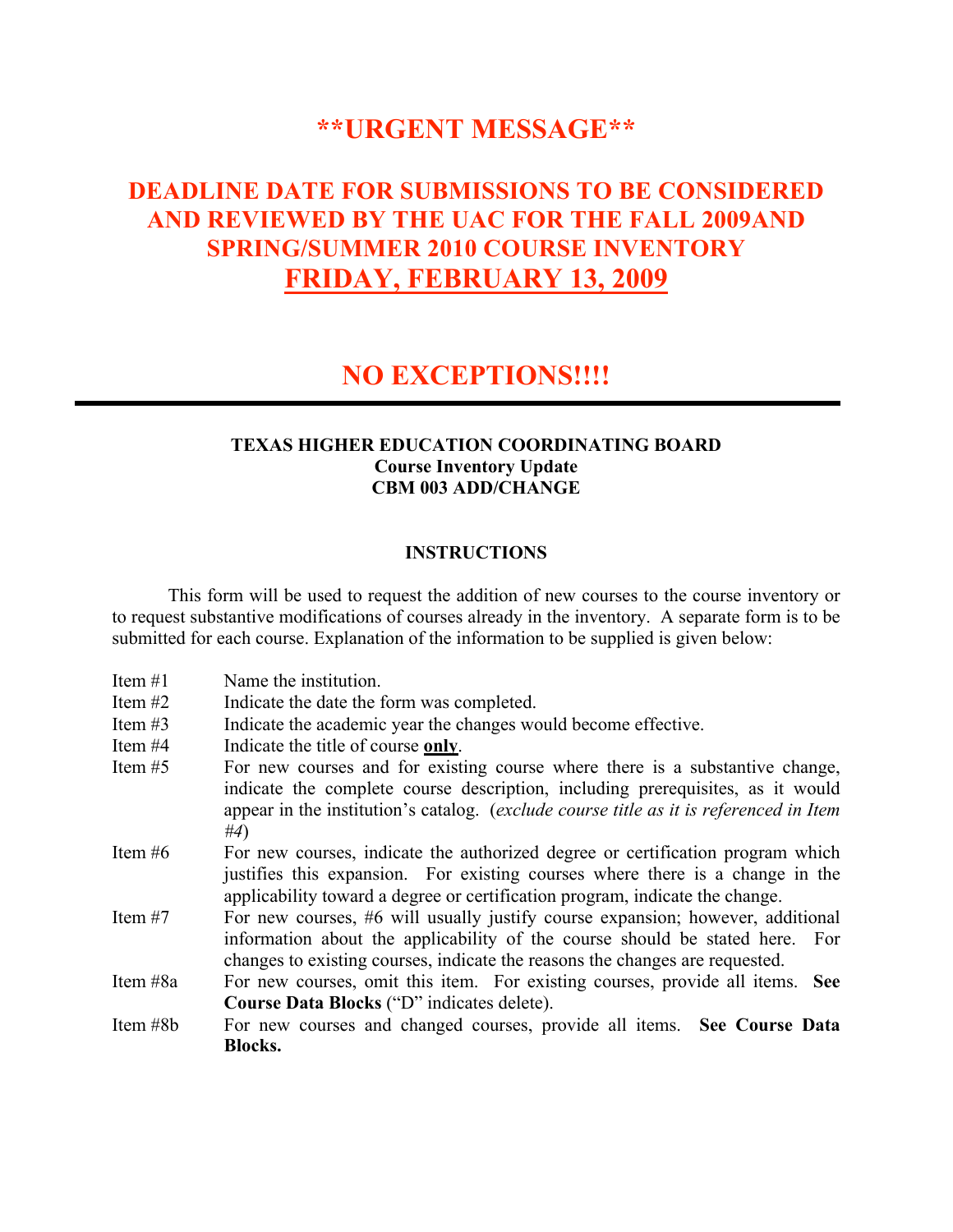#### **Course Data Blocks**:

The information which actually will be entered on the course inventory update is recorded in a series of data blocks on the update forms. On the Add/Change form, the data blocks are in item 8a and 8b. Explanation of these data blocks is listed below.

*Institution Code (003630)*. Enter the 6-digit FICE code for the institution (*provided for you*).

*Subject Prefix.* Enter the subject abbreviation for each course as established by the institution. Begin in the first left space.

*Course Number.* Enter the course identification number. Begin in the first left space.

*Semester Credit Hour (SCH).* Enter the maximum number of semester credit hours which may be awarded for each course in a given semester (Enter the number of awarded credit hours).

*Level.* Enter the code shown below for the level at which each course is requested.

| (Law, Optometry, or Veterinary Medicine) |  |
|------------------------------------------|--|

Subject Matter Code*.* Enter the most recent ten digit code from the Texas CIP code taxonomy (http://www.txhighereddata.org/Interactive/CIP/) which most accurately describes the subject matter of each course. Old Texas CIP Codes should not be used!!

MCL. Enter "O" or "1" if the course is titled a "Special Topics" or "Independent Study Course".

*Core Code/Area (See Mrs. Michelle Davis; Academic and Student Affairs).*

*Cross List* (*See Mrs. Michelle Davis; Academic and Student Affairs)*

Repeatable. Can the course be repeated for credit? Please enter "Yes" or "No" in the block provided. If the course can be repeated for credit, please indicate how many times in the proposed course description (#5 on the form). Please see sample Course Inventory Update form for illustration.